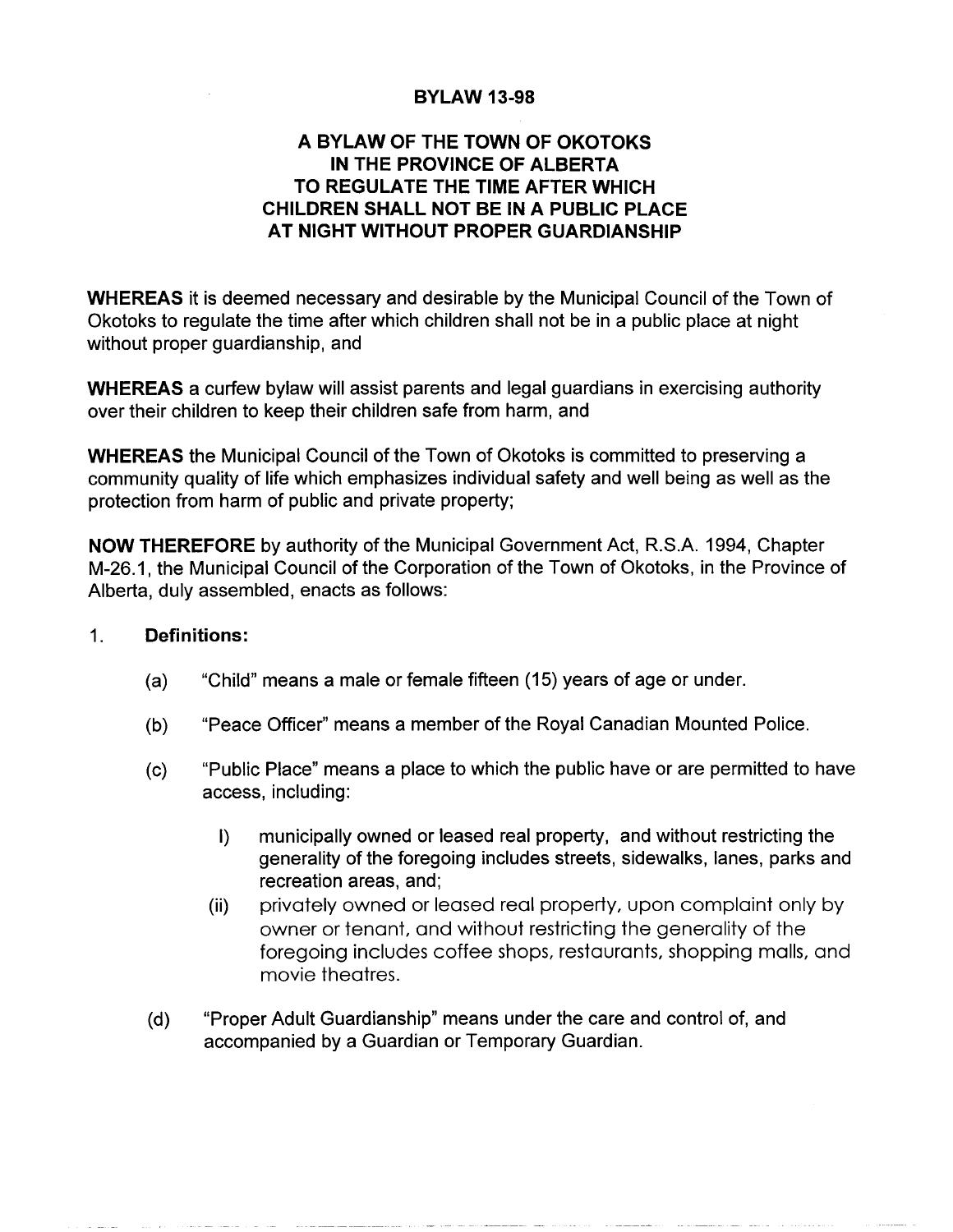- e) "Guardian" means the following persons:
	- i) parent, legal guardian, or foster parent.
- f) "Temporary Guardian" means an adult person who has been given prior permission by <sup>a</sup> Guardian to look after <sup>a</sup> Child for <sup>a</sup> specified time period.
- g) "Offender" means <sup>a</sup> Child or Guardian charged with an offense under this bylaw.
- h) "Legitimate Excuse" includes only the following:
	- I) traveling directly to and from <sup>a</sup> place of employment whether paid or volunteer work; or
	- volunteer work, or<br>(ii) working at a job (whether paid or volunteer) that requires the Child to be in a Public Place.
- i) "Violation Tag" means <sup>a</sup> tag, in <sup>a</sup> form approved by the Chief Administrative Officer of the Town, pursuant to this bylaw.
- 2. No Child shall be in <sup>a</sup> Public Place within the corporate limits of the Town of Okotoks after the hour of 12:01 a.m. and before 5:00 a.m. following without Proper Adult Guardianship or <sup>a</sup> Legitimate Excuse.
- 3. Any Child who is found in <sup>a</sup> Public Place after 12:01 a.m. and before 5:00 a.m. following without Proper Adult Guardianship or Legitimate Excuse may be warned to go home by <sup>a</sup> Peace Officer.
- 4. Any Child between the ages of <sup>12</sup> and <sup>15</sup> inclusive who is found in <sup>a</sup> Public Place after 12:01 a.m. and before 5:00 a.m. following without Proper Adult Guardianship or Legitimate Excuse is guilty of an offense and is liable to <sup>a</sup> fine of one hundred 100.00) dollars.
- 5. Any Guardian whose Child is in <sup>a</sup> Public Place after 12:01 a.m. and before 5:00 a.m. following without Proper Adult Guardianship or Legitimate Excuse is guilty of an offense for lack of supervision and is liable to <sup>a</sup> fine of one hundred (\$100.00) dollars.;
- 6. Under no circumstances shall any person contravening any provision of this bylaw be subject to penalty of imprisonment.
- 7. A Peace Officer is hereby authorized and empowered to issue <sup>a</sup> Violation Tag to any person, who the Peace Officer has reasonable and probable grounds to believe has contravened this bylaw.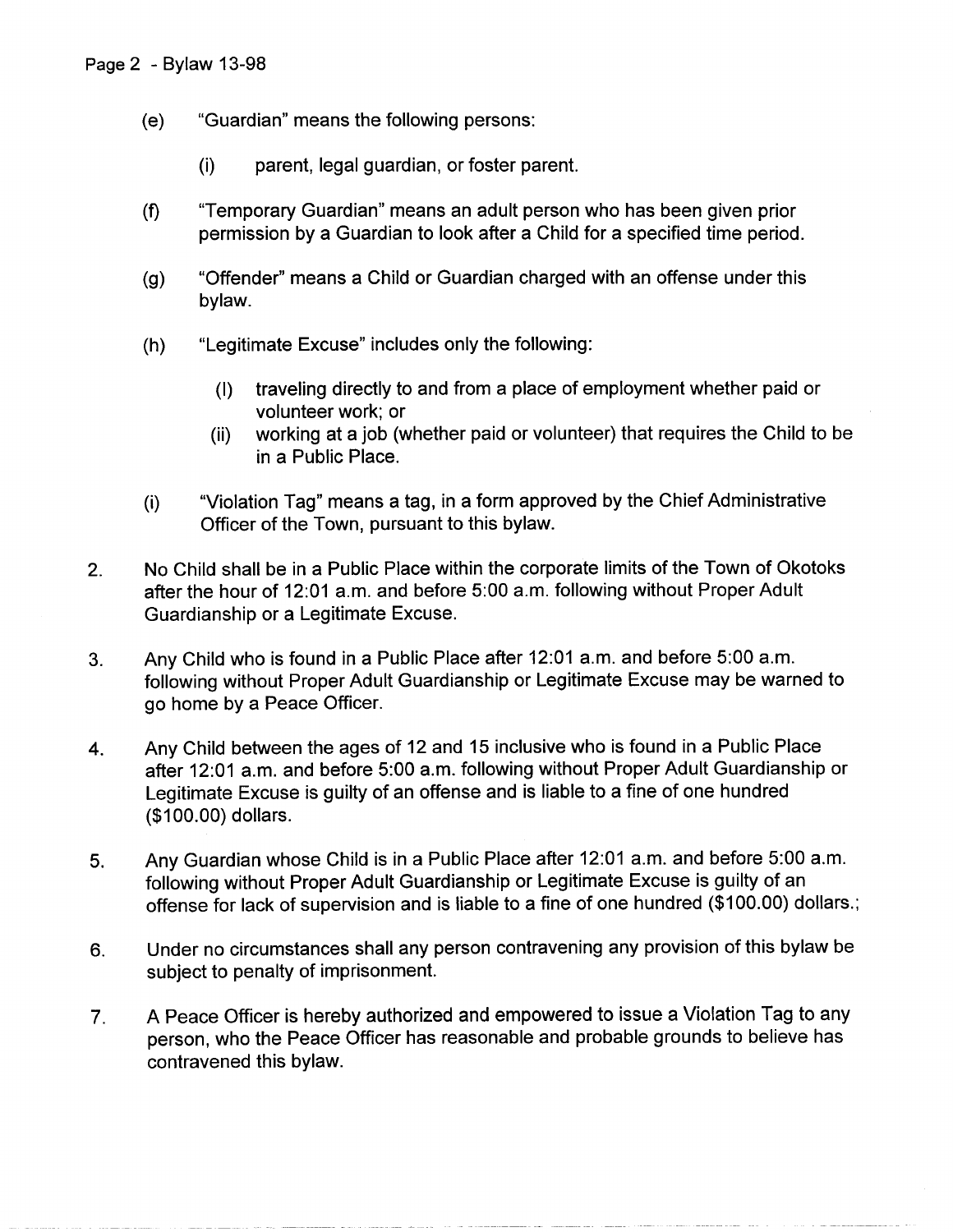- 8. A Violation Tag may be issued to such person:
	-
	- (a) either personally; or<br>(b) to the Guardian; or (b) to the Guardian; or  $(c)$  by mailing a copy to
	- by mailing a copy to such person at his/her last known post office address.
- 9. The Violation Tag shall be in <sup>a</sup> form approved by the Municipal Manager and shall state:
	- (a) the name of the Offender;<br>(b) the offense;
	-
	- (b) the offense;<br>(c) the appropri
	- (c) the appropriate penalty for the offense as specified in clause 4 or 5 above;<br>(d) that the penalty shall be paid within 30 days of the issuance of the Violatior that the penalty shall be paid within 30 days of the issuance of the Violation Tag;
	- e) any other information as may be required by the Town Manager.
- 10. Where <sup>a</sup> contravention of this bylaw is of <sup>a</sup> continuing nature, further Violation Tags may be issued by the Peace Officer, provided however, no more than one Violation Tag may be issued for each day that <sup>a</sup> contravention continues.
- 11. Where <sup>a</sup> Violation Tag is issued pursuant to section <sup>7</sup> or <sup>10</sup> of this bylaw, the person to whom the Violation Tag is issued may, in lieu of being prosecuted for the offense, pay to the Town the penalty specified on the Violation Tag.
- 12. In those cases where <sup>a</sup> Violation Tag has been issued and if the penalty specified on <sup>a</sup> violation has not been paid within the prescribed time, then <sup>a</sup> Peace Officer is hereby authorized and empowered to issue <sup>a</sup> Violation Ticket pursuant to Part II of the a violation nas not been paid within the prescribed time, then a Feact<br>hereby authorized and empowered to issue a Violation Ticket pursua<br>Provincial Offenses Procedure Act, S.A. 1988, c.P-21.5 as amended.
- 13. Notwithstanding section <sup>12</sup> of this bylaw, <sup>a</sup> Peace Officer is hereby authorized and empowered to immediately issue a Violation Ticket pursuant to Part II of the Provincia Notwithstanding section 12 of this bylaw, a Peace Officer is hereby additionzed an<br>empowered to immediately issue a Violation Ticket pursuant to Part II of the Prov<br>Offenses Procedure Act, S.A. 1988, c.P-21.5 as amended, t Peace Officer has reasonable grounds to believe has contravened any provision of this bylaw.
- 14. Should any provision of this bylaw be invalid then such invalid provision shall be severed and the remaining bylaw shall be maintained.